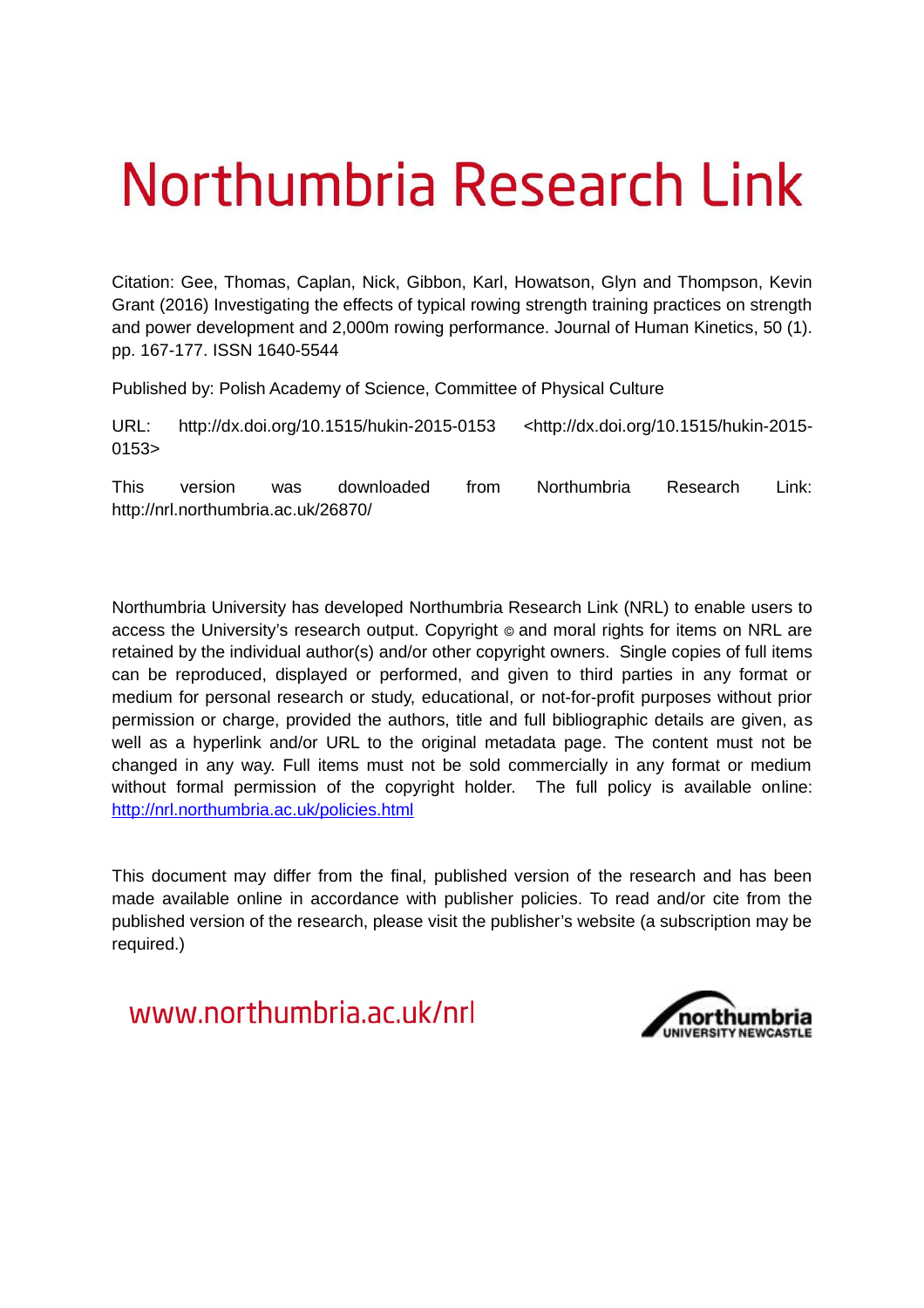



**DE GRUYTER** OPEN

# **Investigating the Effects of Typical Rowing Strength Training Practices on Strength and Power Development and 2,000 m Rowing Performance**

*by* 

*Thomas Ian Gee<sup>1</sup> , Nicholas Caplan<sup>2</sup> , Karl Christian Gibbon<sup>3</sup> , Glyn Howatson<sup>2</sup> , Kevin Grant Thompson<sup>4</sup>*

*This study aimed to determine the effects of a short-term, strength training intervention, typically undertaken by club-standard rowers, on 2,000 m rowing performance and strength and power development. Twenty-eight male rowers were randomly assigned to intervention or control groups. All participants performed baseline testing involving assessments of muscle soreness, creatine kinase activity (CK), maximal voluntary contraction (leg-extensors) (MVC), static-squat jumps (SSJ), counter-movement jumps (CMJ), maximal rowing power strokes (PS) and a 2,000 m rowing ergometer time-trial (2,000 m) with accompanying respiratory-exchange and electromyography (EMG) analysis. Intervention group participants subsequently performed three identical strength training (ST) sessions, in the space of five days, repeating all assessments 24 h following the final ST. The control group completed the same testing procedure but with no ST. Following ST, the intervention group experienced significant elevations in soreness and CK activity, and decrements in MVC, SSJ, CMJ and PS (p < 0.01). However, 2,000 m rowing performance, pacing strategy and gas exchange were unchanged across trials in either condition. Following ST, significant increases occurred for EMG (p < 0.05), and there were non-significant trends for decreased blood lactate and anaerobic energy liberation (p = 0.063 – 0.086). In summary, club-standard rowers, following an intensive period of strength training, maintained their 2,000 m rowing performance despite suffering symptoms of muscle damage and disruption to muscle function. This disruption likely reflected the presence of acute residual fatigue, potentially in type II muscle fibres as strength and power development were affected.* 

*Key words: recovery, muscle function, muscle damage, resistance training, endurance performance.* 

## **Introduction**

Strength training forms an integral part of the structured regimen of elite rowers accounting for 10-20% of total training time (Gee et al., 2011b; Guellich et al., 2009). Descriptive research suggests that during the competitive season rowers perform strength training with loading between 85 and 95% of their one repetition maximum (1 RM) (Gee et al., 2011b; McNeely et al., 2005). In support of this practice, rowing specific concurrent training research has demonstrated the effectiveness of the addition of eight week high load strength training (~70-90% 1 RM) protocols for eliciting greater improvements in rowing performance compared to rowing only or lower load (< 70% 1 RM) strength training (Ebben et al., 2004; Izquierdo-Gabarren et al., 2010). For athletes who concurrently train for both strength and endurance, three weekly strength

*. Authors submitted their contribution to the article to the editorial board. Accepted for printing in the Journal of Human Kinetics vol. 50/2016 in March2016.*  Brought to you by | Northumbria University

<sup>&</sup>lt;sup>1</sup> - School of Sport and Exercise Science, University of Lincoln, Lincoln, United Kingdom.

<sup>&</sup>lt;sup>2</sup> - Department of Sport, Exercise and Rehabilitation, Northumbria University, Newcastle-upon-Tyne,United Kingdom.

<sup>&</sup>lt;sup>3</sup> - Department of Sports Management, Bucks New University, High Wycombe, United Kingdom.

<sup>4</sup> - *Faculty of Health University of Canberra, ACT, Australia.*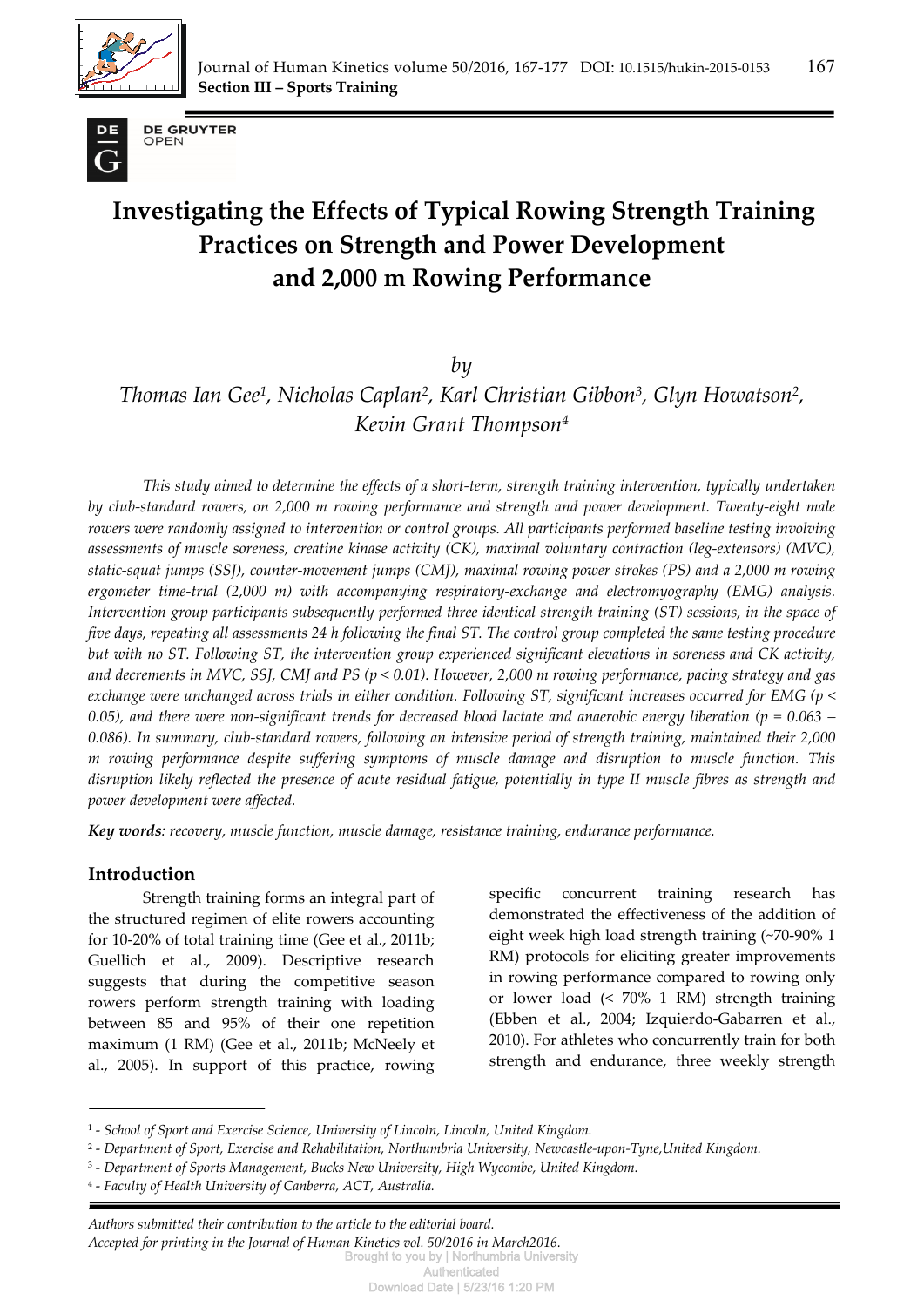training sessions have been recommended (Garcia-Pallares and Izquierdo, 2011). Accordingly, rowers tend to perform two to three strength training sessions a week with the final session often occurring 24- to 48 h before a highquality rowing session or even a competition (Gee et al., 2011a). However, it has been shown that high volume strength training can lead to the development of 'residual fatigue' and sub-optimal adaptations in rowing performance, compared to lower volume strength training (Izquierdo-Gabarren et al., 2010). Hence, to illicit optimal adaptations and performance, the prescription of strength training for rowers requires careful implementation and monitoring.

Previously many authors have investigated the effect of acute singular bouts of strength and power training on muscle function within cohorts of competitive athletes (Gee et al., 2011a; Gee et al., 2012; Raastad and Hallén, 2000). These authors have recorded decreases in various aspects of muscle function including peak power, jump height, sprint time, dynamic strength and symptoms of transient muscle damage following acute strength and plyometric training. Conversely, recent research has shown a postpotentiation effect of acute strength training upon dynamic strength, jump and sprint ability assessments performed 6 h following (Cook et al., 2014). This observed morning to afternoon performance simulative effect was attributed to hormonal priming via acute strength training and related to within-day circadian rhythm, yet longer lasting effects (24 h >) were not investigated. However, in practice athletes perform multiple bouts of strength training on a weekly basis, which could present a collaborative fatigue effect (Gee et al., 2011b; Izquierdo-Gabarren et al., 2010). Therefore, to investigate influence of high-load strength training on athletes, analysis of effects on muscle function of multiple sessions performed across a series of days is more applicable than investigating effects following a single bout.

Several researchers have investigated the effects of short-term strength training (over 4-7 days) on various aspects of muscle function, although within non-athlete populations. Cohorts of non-athlete male participants were shown to demonstrate decreases in running sprint ability, isokinetic strength and 1 RM bench press as well as 1 RM squat performance after 4-5 sessions of

multi-joint strength training over 4-5 days (Fry et al., 1994; Kraemer et al., 2006). However, it is questionable whether these effects are transferrable to an endurance trained population, as previously, trained rowers have shown greater physical robustness than non-athlete groups following acute singular bouts of strength training (Gee et al., 2011a; Gee et al., 2012; Scott et al., 2003). The distinct parameters of strength training prescription for rowers, including frequency, exercise selection and loading have been previously identified through descriptive research (Gee et al., 2011b; McNeely et al., 2005). However, it is still unclear what effect a typical weekly regimen of high-load strength training would have on rowing performance. Such information would be pertinent to both the acute and longitudinal programming of strength training into the training regimen of rowing athletes.

The purpose of this study was to determine the effects of a short-term, high-load strength training intervention, typically undertaken by club-standard rowers, on 2,000 m rowing ergometer performance and power development. It was hypothesized that 2,000 m rowing ergometer performance would be unaffected in trained rowers, despite the occurrence of symptoms of muscle damage and decrements in muscle function following a series of three strength training sessions performed over five days.

# **Material and Methods**

## *Participants*

Twenty-eight well-trained club-standard male rowers were randomly assigned to two groups: a strength training intervention group (STG) (n: 14, mean  $\pm$  SD, age: 21  $\pm$ 3.2 years, body mass: 79.9 ±7.3 kg, body height: 1.83 ±0.05 m, 2,000 m ergometer time: 6:34.1 ±0:08.5 min:s) and a control group  $(CG)$  (n: 14, age: 22.3  $\pm 4.8$  years, body mass: 84.1 ±8.5 kg, body height: 1.85 ±0.05 m, 2,000 m ergometer time: 6:35.7 ±0:11.2 min:s). The participants had all competed at national level events such as the 'Henley Royal Regatta', the 'National Rowing Championships of Great Britain' and the 'British Universities and Colleges Sports Rowing Championships'. The participants had a similar 2,000 m ergometer time to those recruited by Ingham et al. (2007) (2,000 m: 6:34.5 min:s) who were described as 'club standard'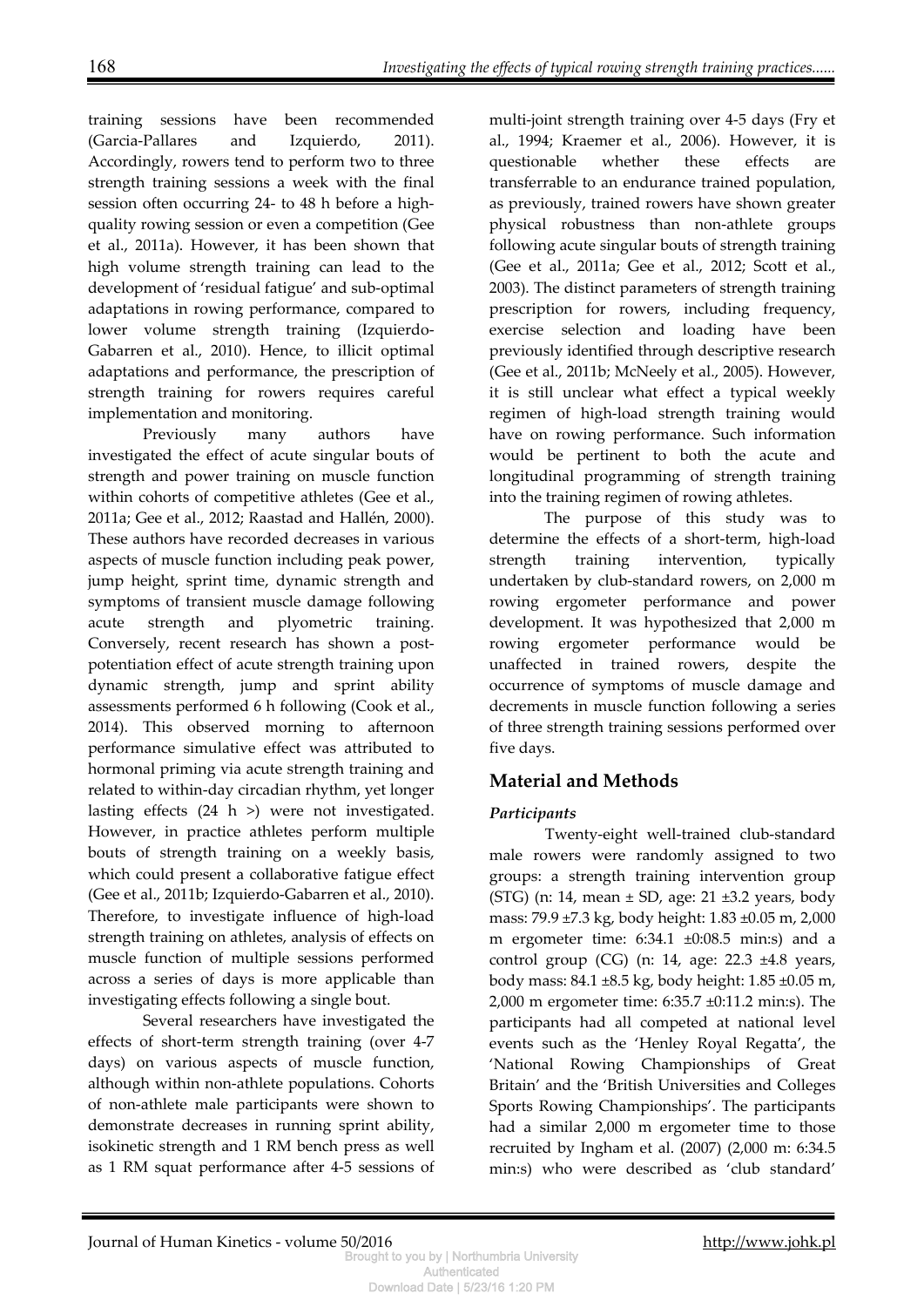rowers. To put the standard of the recruited rowers into the context, Ingham et al. (2007) found eight Olympic champion rowers to have a 2,000 m time of 5.53.4 min:s. At the time of the study, participants were within the pre-season phase of training which encompassed one to two boat/ergometer rowing training sessions being performed daily (Gee et al., 2011b). All participants had at least one year of experience of regularly performed structured strength training, and all maintained a consistent strength training frequency of two to three sessions per week. Participants provided written informed consent to participate in the study, which was approved by the ethics committee of the School of Life Sciences at Northumbria University and in line with the Declaration of Helsinki for research with human volunteers.

#### *Procedures*

The study followed a within and between group randomised controlled design to determine the effects of a protocol involving three strength training sessions performed in five days on 2,000 m rowing ergometer performance and muscle function. Prior to the study, all participants performed a familiarisation testing session involving all the assessments featured in the experimental protocol. For the baseline trial, participants were asked to arrive at the laboratory having abstained from exercise on the day of testing and strength training for 72 h. Initially participants' perceived muscle soreness was measured by a 10 cm visual analogue scale, used previously (Avery et al., 2003), and serum creatine kinase (CK) was determined via a 30 μl capillary blood sample using the Reflotron® Plus (Roche, Grenzach-Wyhlen, Germany). Participants then performed a 5 min warm-up on a rowing ergometer (Concept 2 Model C, Concept 2 Ltd, Wilford, Notts, UK). Thereafter, a protocol of strength and power tests involving assessment of maximal voluntary contraction force of the leg extensors at 90° (MVC) using a strain gauge (MIE Medical Research Ltd, Leeds, UK), three individual static-squat jumps (SSJ) and countermovement jumps (CMJ) using an optoelectronic sensor (Optojump Next, Microgate, Bolzano, Italy), and five maximal rowing power strokes (PS) performed at a rate of 30 strokes·min-1, as described previously (Ingham et al., 2002), was completed.

Participants then performed a 2,000 m ergometer test (2,000 m) with accompanying respiratory-exchange and EMG analysis. Before the test, as a warm up, participants rowed submaximally for 5 min. During each trial, the only feedback given to participants was their stroke rate and distance remaining. Expired breath-bybreath respiratory gas exchange parameters  $(\dot{V}O_2)$  and  $\dot{V}CO_2$ ) were measured using an automated online metabolic cart (Cortex, Metalyzer, Leipzig, Germany). Participants reported their rating of perceived exertion (RPE) [6-20 scale] immediately after the test was completed. Capillary blood samples (20 μl) for assessment of blood lactate ([LA- ]) were drawn at completion of the test and at 1, 3, 5 and 7 min of recovery and analysed using the Biosen C\_Line Sport (2 channel) lactate and glucose analyzer (EKF Diagnostic, Barleben, Germany). Contributions of the aerobic (*P*aer) and anaerobic metabolism (P<sub>anaer</sub>) to total power (Ptot) during each 500 m stage were calculated according to methods previously described (de Koning et al., 1999) using previously established exercise efficiency for trained rowers performing 2,000 m ergometer testing (Hagerman et al., 1978).

Surface EMG was recorded from seven anatomical sites: gastrocnemius (GA), biceps femoris (BF), gluteus maximus (GM), erector spinae (ES), vastus medialis (VM), rectus abdominis (RA) and latissimus dorsi (LD), and measured during PS and the 2,000 m test. Preparation and placement were performed in accordance with SENIAM guidelines (Hermans et al., 2000). Surface EMG was collected at a sampling frequency of 1000 Hz and amplified (gain: 1000) using a 16 channel wireless telemetric system (Myon RFTD-E16, Myon AG, Baar, Switzerland) interfaced with a multifunction data acquisition module (USB-6210, National instruments, Austin, Texas, USA). Data were recorded within commercially available software (MyoResearch XP, Noraxon, Scottsdale, Arizona, USA) prior to being exported for analysis within alternative software (LabChart 7, AD Instruments, Oxford, UK). The raw EMG data were high-pass filtered with a cut off frequency of 15 Hz and the filtered data were full-wave rectified. Mean rectified EMG recorded during each 500 m stage of the 2,000 m test was normalised against the mean rectified EMG recorded during the PS.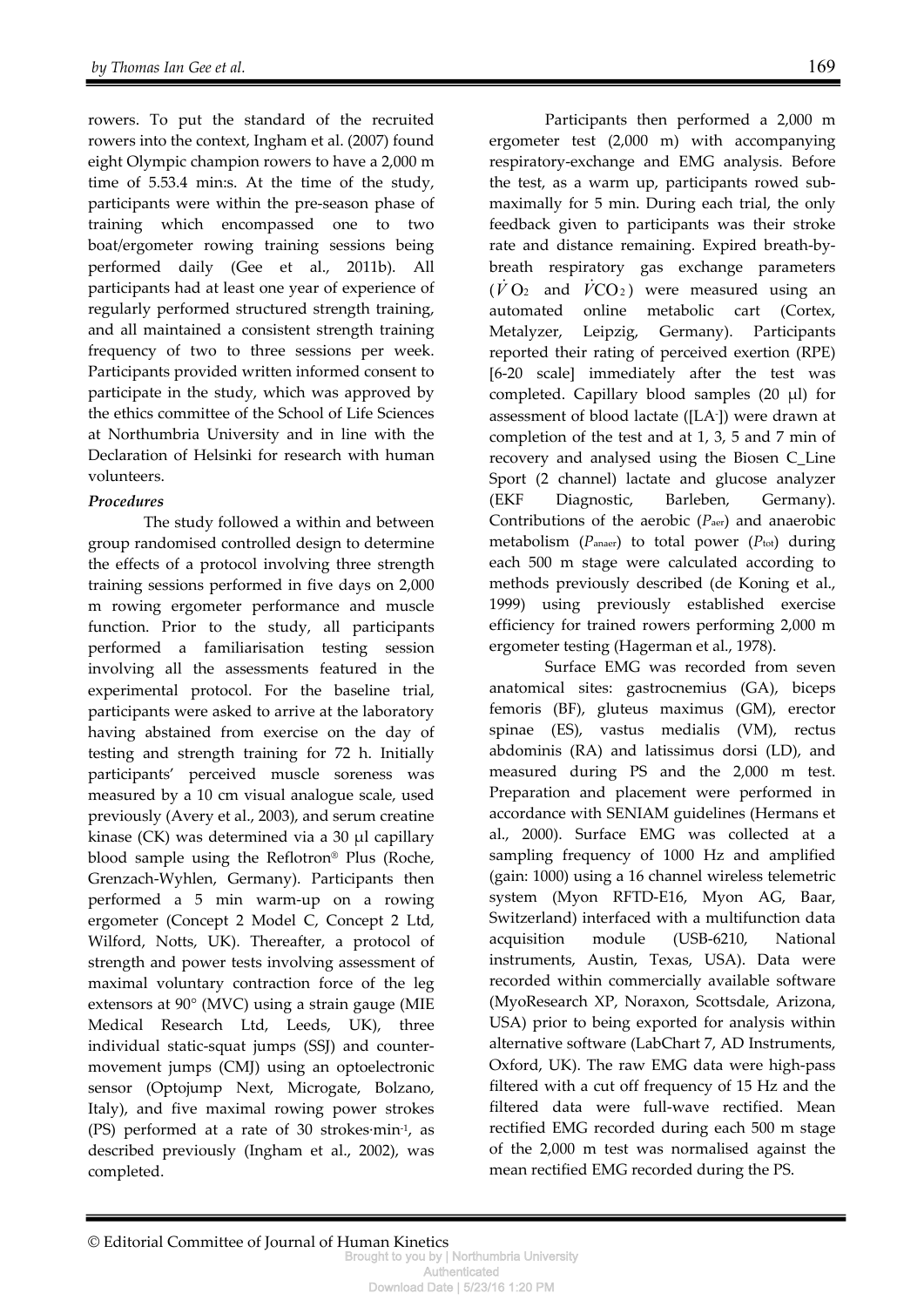The following week, the STG performed a strength training protocol (ST) involving a series of multi-joint strength training exercises, which was completed three times over five days with a day break between the first, second and third sessions (Table 1). Individual loading of exercises was determined from one-repetition maximum (1 RM) which was performed prior to commencement of the experimental protocol. Two minutes of rest were allowed between each set. The chosen exercises are performed routinely by rowers (Gee et al., 2011b) and the participants regularly performed these exercises in their training. The day after the final ST session, the STG performed the follow-up trial, which featured the same battery of tests performed for baseline measures. At this time point, the CG also performed the follow-up trial.

#### *Statistical Analysis*

Data are presented as mean (± SD), unless stated otherwise. Testing for data normality and homogeneity of variance was conducted prior to analysis. To assess the effect of the ST on markers of muscle damage, strength / power test performance, 2,000 m time and related physiological variables, two-way ANOVA (group x trial) tests were conducted. Three-way (group x trial x stage) ANOVA tests were conducted to assess the impact of the ST on pacing strategy during 2,000 m. The significance level was set at *p*  < 0.05 for all analyses and the LSD correction was used for pairwise comparisons. Effect size (*ES*) was calculated for any non-statistically significant result trends  $(p = 0.051 - 0.10)$  in accordance to procedures suggested by Hopkins (2003) and consequently, these procedures interpretation of observed effect sizes are as follows: trivial < 0.2, small 0.2-0.6, moderate 0.6-1.2, large 1.2-2.0, very large > 2.0 (Hopkins, 2003).

 Additionally, inferential statistics were used to quantify the magnitude of the change in measures exhibited post-strength training (Batterham and Hopkins, 2006). This was done by calculating the smallest practical effect for each dependent variable from the product of 0.3 (represents the smallest standardised change in mean for a group of trained participants) multiplied by the between-participant standard deviation for baseline values of all the participants. From using the smallest practical effect value, magnitude and inference of the

change in each dependent variable was then analysed according to procedures developed by Batterham and Hopkins (2006).

# **Results**

#### *Markers of muscle damage*

Significant trial x group interactions were observed for muscle soreness  $(F_{1,13} = 8.59, p =$ 0.007) and CK (log transformed values; *F*1,13 = 18.39,  $p < 0.001$ ), with increases in both variables demonstrated for the STG during the follow-up trial in comparison to baseline  $(p < 0.001)$ , while values for the CON remained unchanged  $(p =$ 0.883-0.965) (Table 2). Practical inferences indicated that muscle soreness and CK activity were 'very' to 'most' likely to increase following ST.

#### *Strength and power tests*

Following ST there was a significant reduction in MVC in the STG ( $F_{1,13} = 10.76$ ,  $p =$ 0.003), while no changes occurred from baseline to follow up in CON  $(p = 0.142)$ . The practical inference suggested that decreases in MVC were 'likely' to occur following ST. There were significant trial x group interactions for SSJ height (*F*1,13 = 6.41, *p* = 0.018) and CMJ height (*F*1,13 = 15.58,  $p = 0.001$ ). Pairwise comparisons demonstrated there were significant reductions in SSJ and CMJ (*p <* 0.001) following ST (Table 2), while no changes occurred in the control group (SSJ:  $p =$ 0.179, CMJ:  $p = 0.861$ ). The practical inference was that decreases in SSJ and CMJ height were 'most likely' to occur following strength training. There was a significant trial x group interaction for PS  $(F<sub>1,13</sub> = 14.41, p = 0.001)$ . For the STG, PS was significantly reduced following ST  $(p < 0.001)$ , while no changes occurred in CON  $(p = 0.740)$ . The practical inference suggested that decreases in stroke power were 'very likely' to occur following ST.

#### *2,000 m ergometer time trial performance and physiological measures*

There were no changes in 2,000 m time  $(F_{1,13} = 0.91, p = 0.350)$ , mean  $\dot{V}$  O<sub>2</sub> ( $F_{1,13} = 3.76, p =$ 0.065; STG: *p* = 0.168, CG: *p* = 0.201) and RPE (*F*1,13  $= 0.064$ ,  $p = 0.802$ ) from baseline to follow-up for either group. There was a trend toward a trial x group interaction effect for peak [LA- ] (*F*1,13 = 3.67, *p =* 0.066) with pairwise comparisons revealing a trend toward a reduction in the follow-up trial for the STG  $(p = 0.063, ES = 0.40)$ , whereas no changes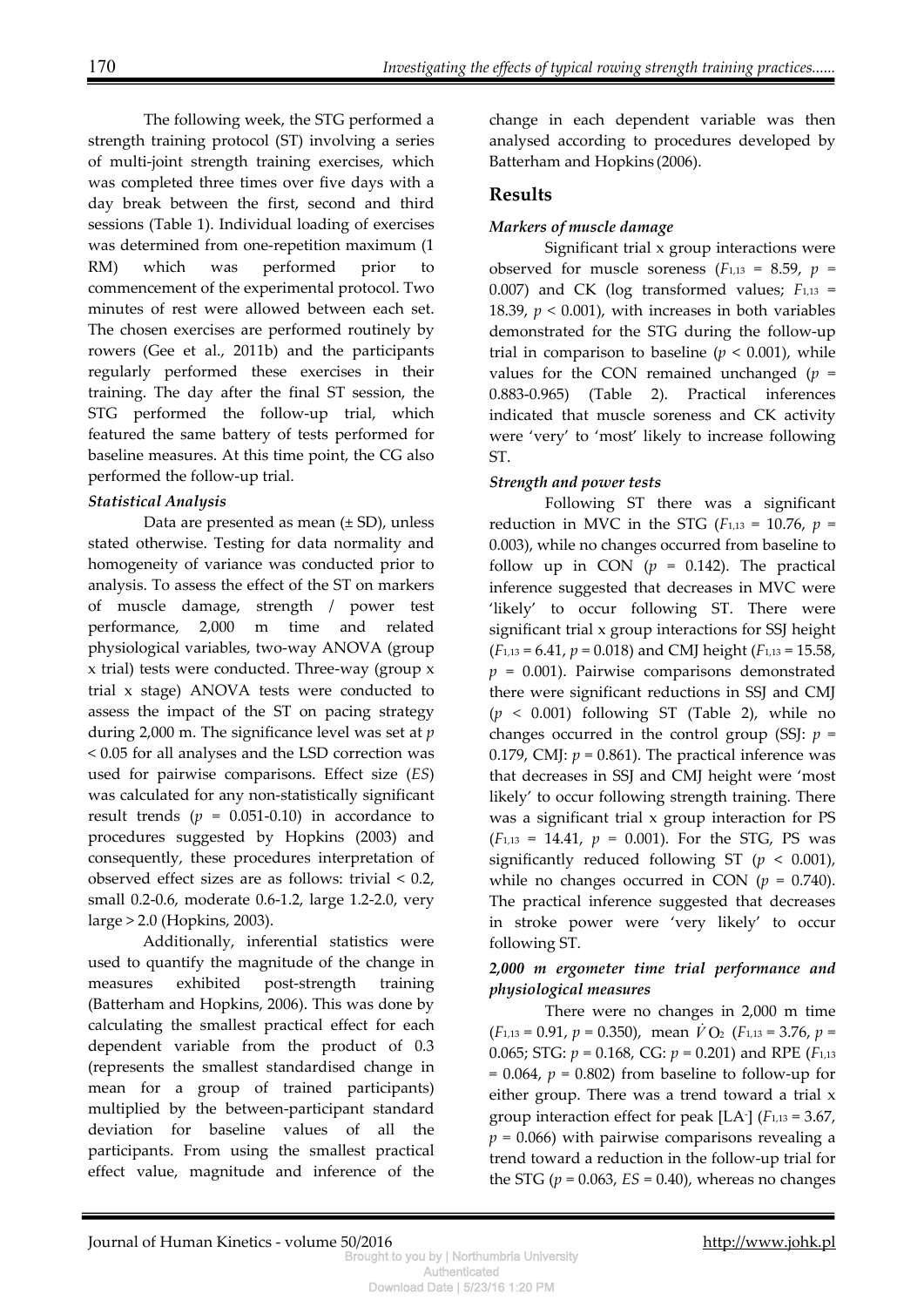#### occurred for the CON  $(p = 0.449)$  (Table 2). *Pacing of the 2,000 m ergometer time trial*

There were no differences in mean power output from baseline to follow-up for each 500 m segment of trials, within or between experimental groups (*F*3,13 = 0.75, *p* = 0.446).

**Table 2** 

|                       |             | of 1 RM achieved by the intervention group participants on the exercises featured |           |
|-----------------------|-------------|-----------------------------------------------------------------------------------|-----------|
| <b>Exercise</b>       | Sets x reps | % 1 RM / weight 1 RM achieved<br>used                                             | $(kg)^*$  |
| Snatch grip high pull | 4x5         | 85%                                                                               | 60(7.5)   |
| Clean                 | 4x5         | 85%                                                                               | 75(10)    |
| Back squat            | 4x5         | 85%                                                                               | 105(12.5) |
| Romanian deadlift     | 3x8         | 75% of squat 1<br>RM                                                              |           |
| Bench press           | 3x5         | 85%                                                                               | 75(12.5)  |
| Bench pull            | 3x5         | 85%                                                                               | 77.5(10)  |
| Weighted sit-ups      | 3x15        | $15 \text{ kg}$                                                                   |           |

| Comparison of 2,000 m performance, physiological measures, |
|------------------------------------------------------------|
| strength and power tests and markers of muscle damage      |
| across baseline and follow up trials for both groups       |

| Measure                                                          | Intervention    |                          | Control         |                |  |  |
|------------------------------------------------------------------|-----------------|--------------------------|-----------------|----------------|--|--|
|                                                                  | <b>Baseline</b> | Follow up                | <b>Baseline</b> | Follow up      |  |  |
| $2,000 \text{ m (min:s)}$                                        | 6:46.3(0:07.9)  | 6:46.3(0:08.8)           | 6:45.3(0:12.2)  | 6:43.7(0:11.4) |  |  |
| $V$ O <sub>2</sub> (L·min <sup>-1</sup> )                        | 4.99(0.55)      | 5.14(0.38)               | 5.04(0.35)      | 4.92(0.39)     |  |  |
| [LA $\cdot$ ] (mmol $\cdot$ L $\cdot$ <sup>1</sup> )             | 16.8(2.6)       | $15.7(2.9)$ <sup>+</sup> | 17.3(3.5)       | 17.8(4.1)      |  |  |
| <b>RPE</b>                                                       | 18(1)           | 18(1)                    | 17(1)           | 17(1)          |  |  |
| MVC(N)                                                           | 569 (68)        | 533 $(61)^*$             | 596 (82)        | 580 (81)       |  |  |
| SSJ (cm)                                                         | 32.6(4.0)       | $29.8(3.9)^{*}$          | 31.9(5.7)       | 31.2(5.6)      |  |  |
| $CMJ$ (cm)                                                       | 35.6(4.3)       | $32.7(4.0)^*$            | 33.8(5.9)       | 33.9(6.5)      |  |  |
| PS(W)                                                            | 523(51)         | 491 (49)*                | 511 (47)        | 509(45)        |  |  |
| Muscle soreness                                                  | 2.2(2.3)        | $4.2(1.3)^{*}$           | 1.0(1.0)        | 1.1(1.4)       |  |  |
| $CK$ (U/L)                                                       | 188 (125)       | 523 (348)*               | 195 (127)       | 190 (105)      |  |  |
| * Significant difference from the baseline trial ( $p < 0.05$ ). |                 |                          |                 |                |  |  |

 $t =$  Trend for mean difference compared to the baseline trial ( $p = 0.051 - 0.10$ ).

© Editorial Committee of Journal of Human Kinetics

Brought to you by | Northumbria University Authenticated Download Date | 5/23/16 1:20 PM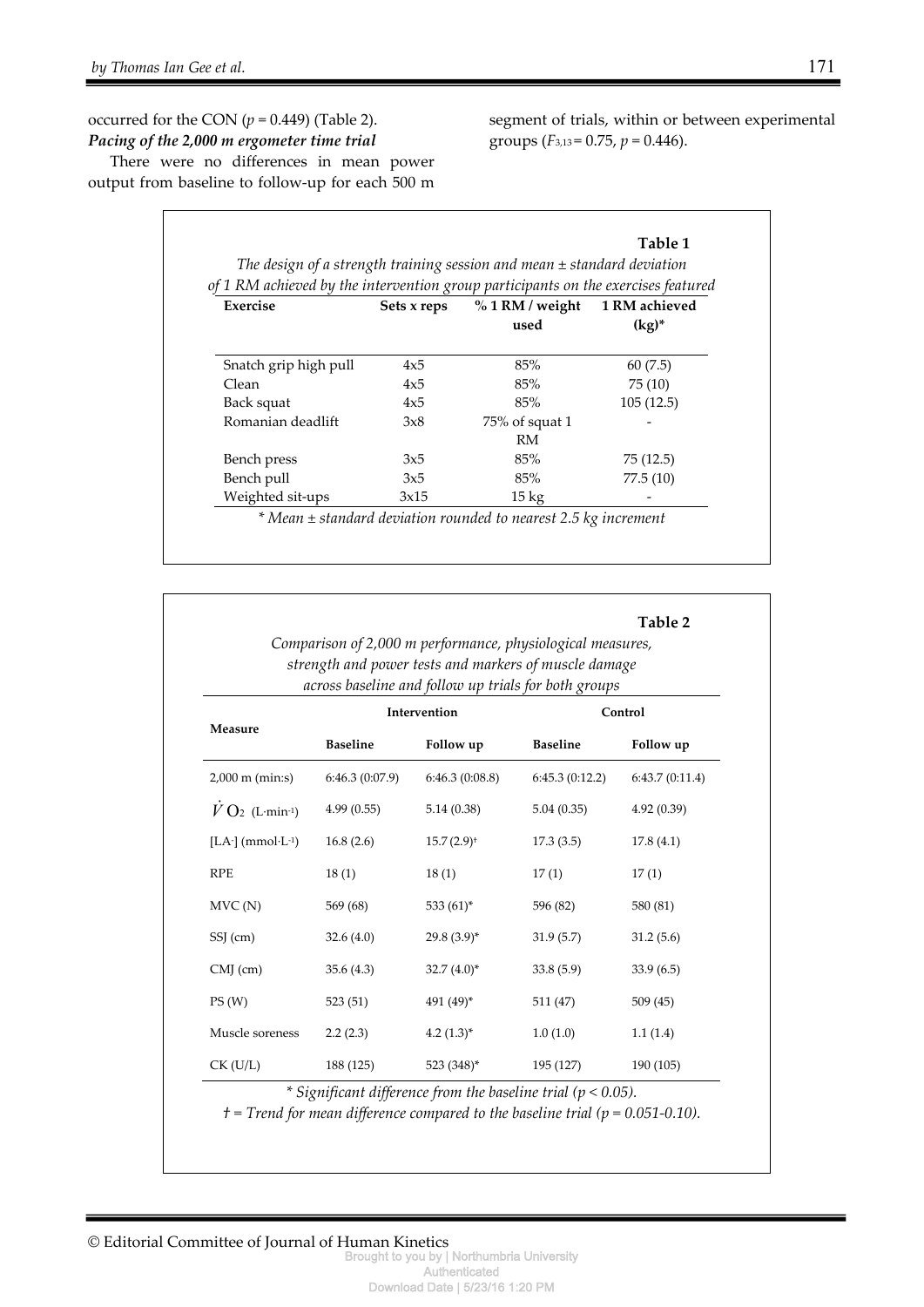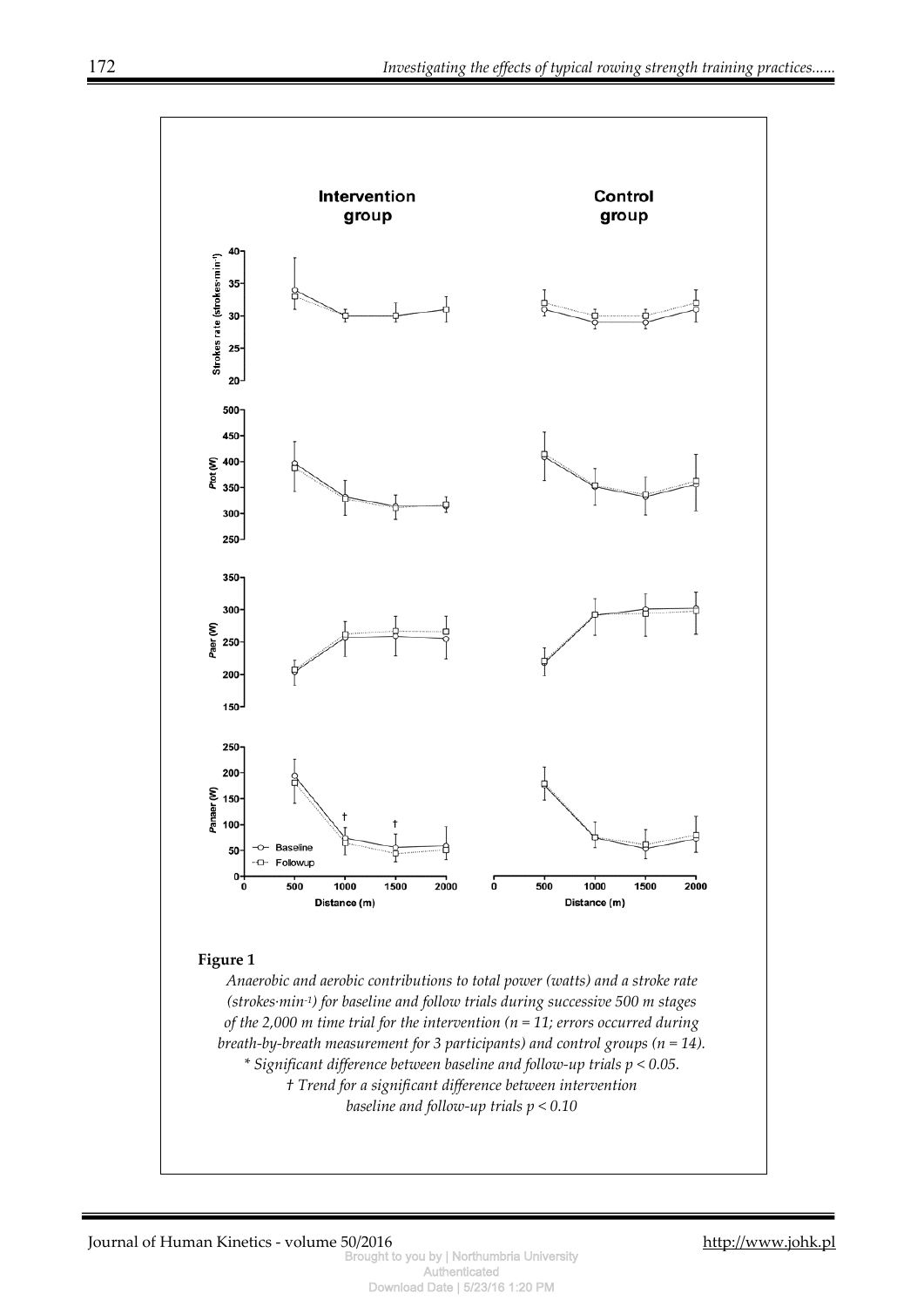There was a trend for a stage x group interaction for *P*<sub>anaer</sub> (*F*<sub>3,13</sub> = 2.84,  $p = 0.085$ ), which indicated decreases in the follow-up trial for the STG ( $F_{1,10} = 3.23$ ,  $p = 0.086$ ), compared to the baseline trial, due to decreases in *P*anaer during stages two ( $p = 0.089$ ,  $ES = 0.42$ ) and three ( $p =$ 0.099, *ES* = 0.56) of the follow-up trial. No changes occurred in *P*anaer for CON (*F*1,13 = 0.86, *p* = 0.363). There were no changes in  $P_{\text{aer}}$  ( $F_{3,13} = 0.48$ ,  $p =$ 0.553), mean  $\dot{V}$  O<sub>2</sub> ( $F_{3,13}$  = 0.41,  $p$  = 0.632) or a stroke rate (*F*3,13 = 0.412, *p* = 0.589) per 500 m stage from baseline to follow-up either within or between groups (Figure 1). Rectified EMG was unchanged for all seven sites between baseline and follow-up trials for the CON  $(p > 0.05)$ . For the STG rectified EMG for the GM, VM and BF were unchanged between baseline and follow-up trials, however, changes were detected in the other four muscles. Rectified EMG for the RA (*F*1,6  $= 7.71$ ,  $p = 0.013$ ) significantly decreased during the follow-up trial in comparison to baseline, however, significant increases were shown in the follow-up trial for GA ( $F_{1,9} = 5.09$ ,  $p = 0.038$ ), LD (*F*1,10 = 14.15, *p* = 0.001) and ES (*F*1,9 = 4.25, *p* = 0.053) demonstrating greater overall muscle activation in the STG post-ST 2,000 m trial.

## **Discussion**

The most significant finding of this study was that trained rowers could maintain 2,000 m ergometer rowing performance following a protocol involving three high-load strength training sessions over a five day period, despite suffering symptoms of muscle damage and soreness as well as significant reductions in strength and power development. The pacing profile of the 2,000 m row was also unaffected by ST, although there was some indirect evidence of a redistribution of the anaerobic energy contribution during the middle portion of the trial. These data provide some evidence that three intensive strength training sessions over five days can be tolerated by trained rowers, and supports reported coaching practice with competitive rowers (Gee et al., 2011b).

It could be suggested that the imposed intensity and volume of the ST could act as a template for tolerable strength training prescription amongst rowers. However, the prescribed exercise repetitions during this session (most commonly five at 85% 1 RM) were

generally at the limit of what the participants could perform at the prescribed loading. Previously Izquierdo-Gabarren et al. (2010) found that performing strength training with loading of 75-92% 1 RM and a sub-maximal number of repetitions per set (two to five) was more effective at improving rowing ergometer performance, after eight weeks of training, than training to volitional failure (four to ten repetitions) with the same loading. The authors suggested that the repetition to failure programme may have surpassed a threshold of a training load whereby sub-optimal adaptations in strength and endurance would result due to the development of residual fatigue in the neuromuscular system. Our findings demonstrated that high-load strength training, three times per week, could affect strength and power development and produce symptoms of muscle fatigue, damage and soreness.

The presence of such 'residual fatigue' has been suggested to manifest from alterations within the endocrine system and adrenal glands. Decreases in concentrations of anabolic hormones associated with adaptability such as testosterone and IGF-1 have been found to occur in response to both short-term two-week strength training overreaching interventions and a prolonged 16 week intervention utilising a repetition to failure approach (Fry et al., 2006; Izquierdo et al., 2006). In addition, epinephrine, the primary catecholamine contributing to physiological regulation, has been shown to increase following two weeks of strength training overreaching intervention, indicating the onset of sympathetic overtraining syndrome (Fry et al., 2006). The imposed ST in the current study featured higher volume (seven exercises, 3-4 sets of 5-8 repetitions (except sit-ups) at 75-85% 1 RM) than performed by the sub-maximal repetition group featured in Izquierdo-Gabarren et al. (2010) (four exercises, 3- 4 sets of 2-5 repetitions at 75-92% 1 RM). Furthermore, significant decreases in maximal strength and power and likely muscle damage indicate the presence of acute 'residual fatigue' (Izquierdo-Gabarren et al., 2010). Consequently, strength training performed at this intensity over time in conjunction with the performance of regular rowing training could surpass the threshold of a tolerable training load and consequently decrease the potential for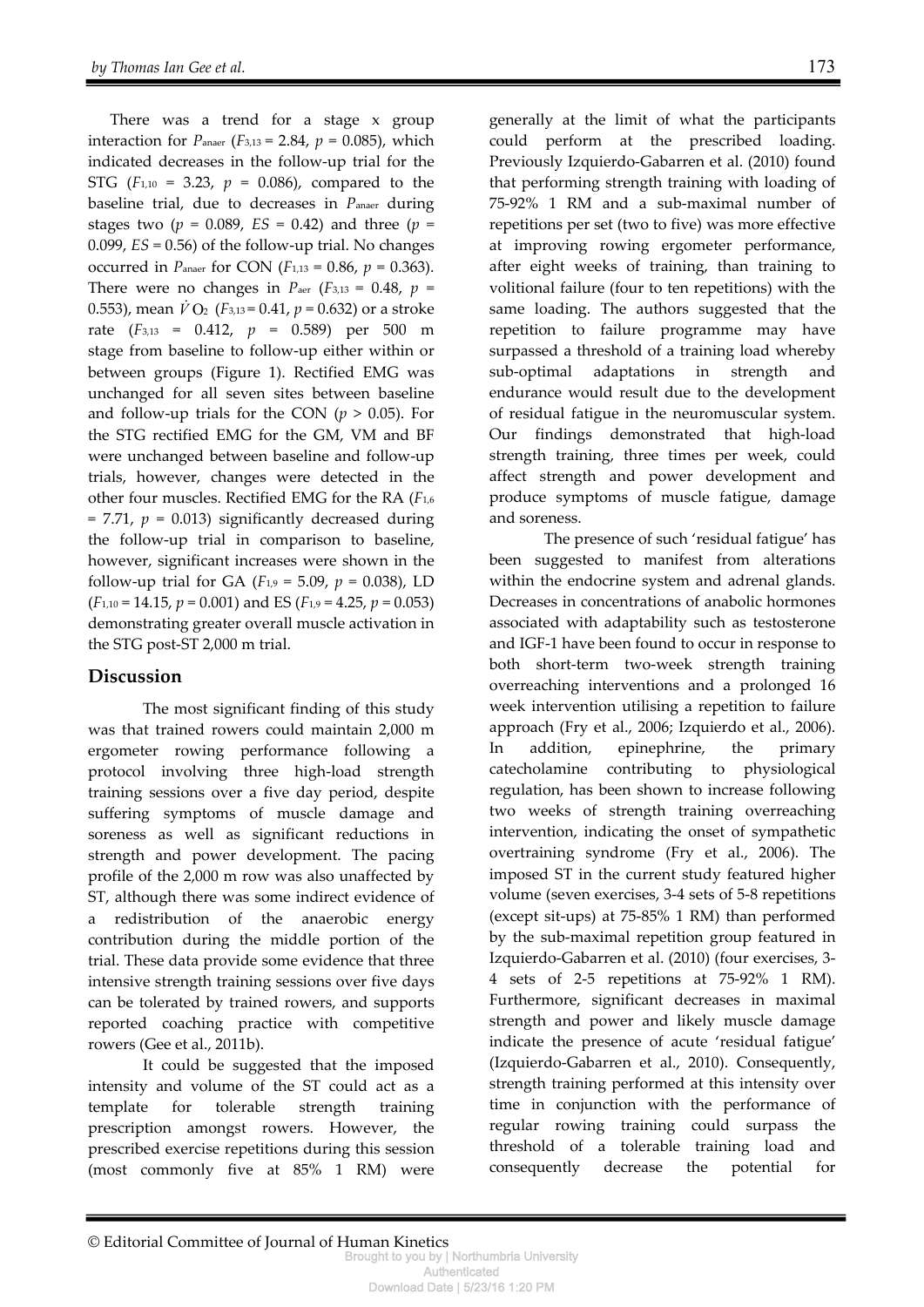longitudinal training adaptations (Izquierdo et al., 2006; Izquierdo-Gabarren et al., 2010). These findings taken together suggest that, to elicit optimal training adaptations from strength training, it is recommended that rowers should perform a sub-maximal number of repetitions at prescribed loading. In the context of the present study this would equate to two to three repetitions per set with loading of 85% 1 RM.

It is plausible that ST did not impact 2,000 m rowing performance or pacing strategy in the present study because of the sub-divisions of muscle fibres being primarily activated during the trial. The strength training prescribed reflects elite coaching practice (Gee et al., 2011b) and is aimed at developing rapid boat speed at the start of the race, hence force and impulse loads are high (generally 85% 1 RM). The featured Olympic lifting exercises involve the performance of explosive eccentric muscular contractions (Chiu and Schilling, 2005) and when coupled with a high load on most of the featured exercises it translates to a significant magnitude of eccentric muscle loading during the ST. Seemingly this eccentric loading was sufficient to cause muscle damage as reflected by the significant increases in associated markers of muscle soreness and CK activity (Byrne et al., 2004). Since muscle damage is preferentially precipitated in type II fibres following eccentric muscle actions, due to their limited resistance to fatigue and fragile structure (Friden and Lieber, 2001), it is likely that the ST caused damage and loss of function within these fibres.

Beltman et al. (2004) observed that type I and type IIA muscle fibres showed a significant reduction in phosphocreatine (PCr) (indicating their recruitment) at 39%, 72% and 87% of MVC during an isometric contraction, however, type IIAX fibres only demonstrated a reduction in PCr at 87% MVC. The strength and power tests in the present study required maximal instantaneous effort, likely recruiting the higher threshold type II fibres (IIAX, IIaX, IIX) (Sargeant, 2007). Subsequently the performance decreases within the strength and power tests can likely be attributed to a loss of function within these fibres. The power output generated during each 500 m segment of the 2,000 m time trial was 76%, 63%, 60% and 60% of the mean power generated during the power strokes test. Therefore, it seems

probable that the power output produced during the 2,000 m time trial would have emanated largely from type I and IIA fibres, rather than the higher threshold fibres. This argument is supported by Fry et al. (1994) who found no changes in repetitions achieved on a squat machine at 70% 1 RM despite significant decreases in 1 RM on the same device following two weeks of strength training overreaching intervention. The authors suggested that the 70% effort was unaffected since the highest threshold motor units would not be activated throughout the activity. Therefore practically, higher intensity rowing training sessions such as sprints / power strokes and on-water efforts above race-pace requiring fast-starts (106-112% race pace) should be avoided in the 24 h following strength training (Gee et al., 2011b; Guellich et al., 2009). However, performance of endurance training at an intensity below the anaerobic threshold  $( $~2$  mmol $·$ L $-1$ ),$ which accounts for the largest proportion of training time for rowers' and elite endurance athletes in general (~70% of the training load), is unlikely to be affected and therefore should be preferentially scheduled at this time (Secher, 1993). The findings of the present study would also indicate that high-quality, high-intensity rowing ergometer training is also still possible 24 h after high-load strength training.

In the present study, the observed increase in muscle soreness and elevated CK activity post-ST in the intervention group is indicative of moderate muscle damage (Byrne et al., 2004). As mentioned previously, muscle damage is preferentially precipitated in type II fibres following eccentric muscle actions and affects power producing ability (Friden and Lieber, 2001). Why this effect was not detrimental to 2,000 m rowing performance might be due to i) a different combination of muscle fibre recruitment being required for the activity and ii) that a loss of efficiency in some of the damaged / affected fibres, which would normally be recruited during the 2,000 m row, was compensated for by muscle rotation and additional muscle fibre activation as a result of increased efferent motor command (Proske et al., 2004). During the 2,000 m row, greater muscle activation at three muscle sites was detected in the post-ST intervention group trial, which taken cumulatively, might suggest that an increased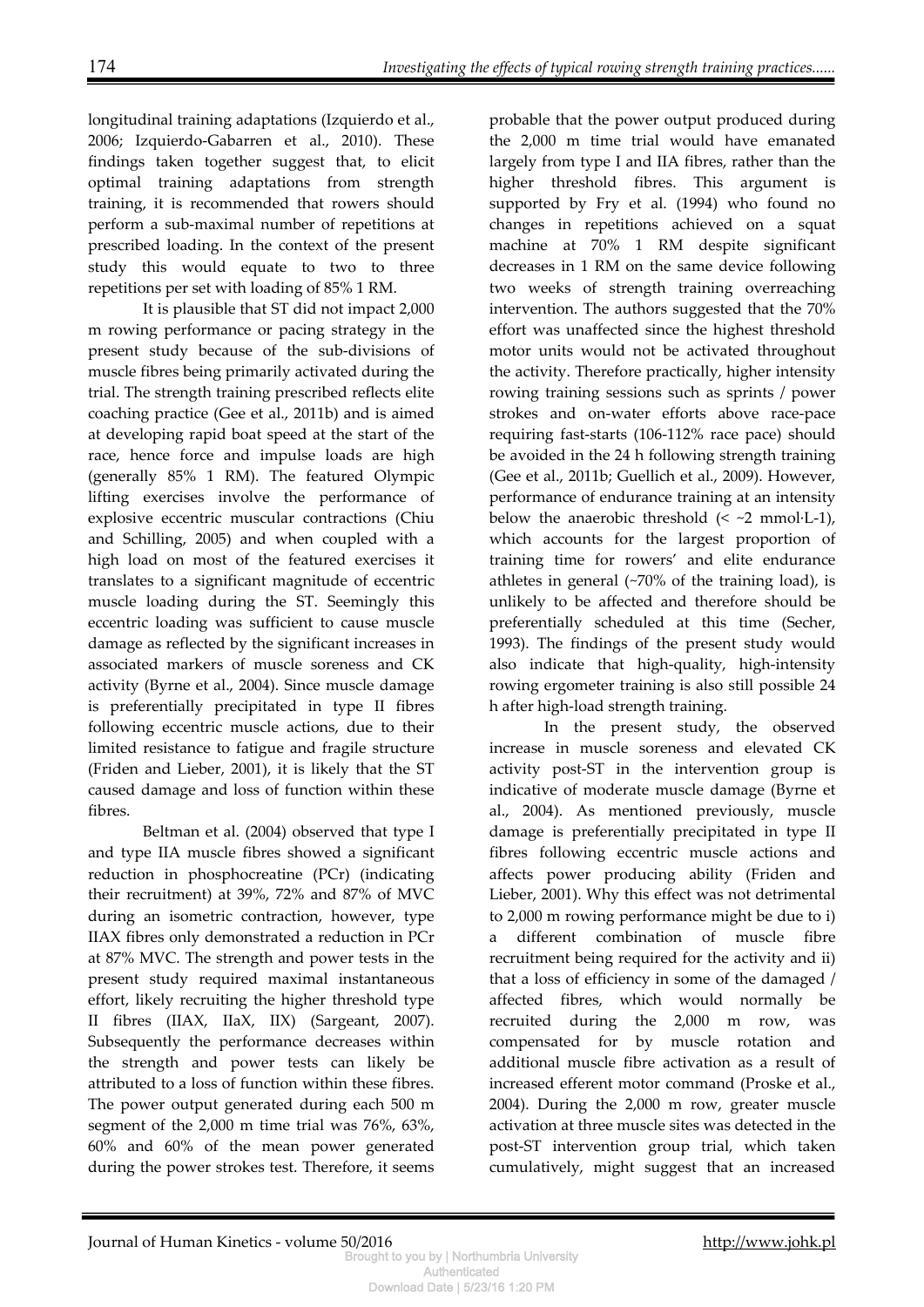central motor drive was required to maintain performance during this trial. However, it must be acknowledged that caution should be taken when interpreting EMG data due to the inherent inter-participant variability in the measure (Fauth et al., 2010). An increased motor drive may have had a compensatory effect on power output, during the follow-up trial, which compensated for the effect of pre-existing damage to some of the type II fibres. In addition, a trend toward lower Panaer energy contribution and peak [LA-] might indicate less type II fibres were activated or functioning effectively in the follow-up trial and that force production was spread across type I fibres perhaps due to the process termed muscle wisdom (Enoka and Stuart, 1992). During this process the CNS provides economical activation of musculature by recruiting undamaged muscle fibres from the available pool, therefore compensating for any damaged fibres (Enoka and Stuart, 1992). Similarly, Scott et al. (2003) theorised that recruitment of undamaged muscle fibres from the available pool of fibres compensated for any damaged fibres 24-30 h following free weight strength training, which enabled endurance performance to be maintained. It has previously been shown that elite rowers display the ability to utilise a greater muscle recruitment alternation strategy during conditions of fatigue than novice rowers (So et al., 2007). The aforementioned authors suggested that this alternate muscle recruitment ability may be an important factor for maintenance of power output under fatigue. The increased muscle damage and associated decrease in muscle function within the intervention group may have provided impetus and warranted the observed additional central drive as well as modified muscle recruitment

strategy in order to maintain 2,000 m performance.

#### **Conclusions**

This study demonstrated that trained rowers were able to maintain 2,000 m ergometer rowing performance even after an intensive period of strength training. However, three strength training sessions over a five day period caused disruption to muscle function leading to significant performance decrements in a range of strength and power assessments, coincident with residual muscle damage. This disruption likely reflects a loss of adaptability from the acute, repeated high-load strength training. It is likely that undertaking multiple high-load strength training sessions could adversely affect performance during subsequent high-intensity sprint based rowing training. This training modality would require significant recruitment of type II fibres which are likely to be negatively affected 24 h following a concentrated period of high-load strength training. Therefore, training modalities predominately involving the recruitment of type I fibres  $\left( \leq \sim 2 \text{ mmol·L-1} \right)$ should be scheduled at this time. In this study, the muscle damage induced by strength training was likely more specific to the high threshold type II fibres, however, their apparent state of dysfunction did not adversely affect 2,000 m row performance suggesting sufficient power output could be produced by adjustments in muscle recruitment patterns. Significant increases in EMG at three anatomical sites during the follow-up 2,000 m trial may also suggest an increase in the central motor drive to compensate for peripheral damage in type II fibres.

## **Acknowledgements**

Funding for this research was provided by the Research and Development Fund, Northumbria University. The authors would like to thank the rowers who volunteered to participate in the research.

## **References**

- Avery NG, Kaiser JL, Sharman MJ, Scheett TP, Barnes DM, Gomez AL, Kraemer WJ, Volek JS. Effects of vitamin E supplementation on recovery from repeated bouts of resistance exercise. *J Strength Cond Res*, 2003; 17: 801-809
- Batterham A, Hopkins W. Making meaningful inferences about magnitudes. *Int J Sports Physiol Perform*, 2006; 1: 50-57

Beltman JG, Sargeant AJ, van Mechelen W, de Haan A. Voluntary activation level and muscle fiber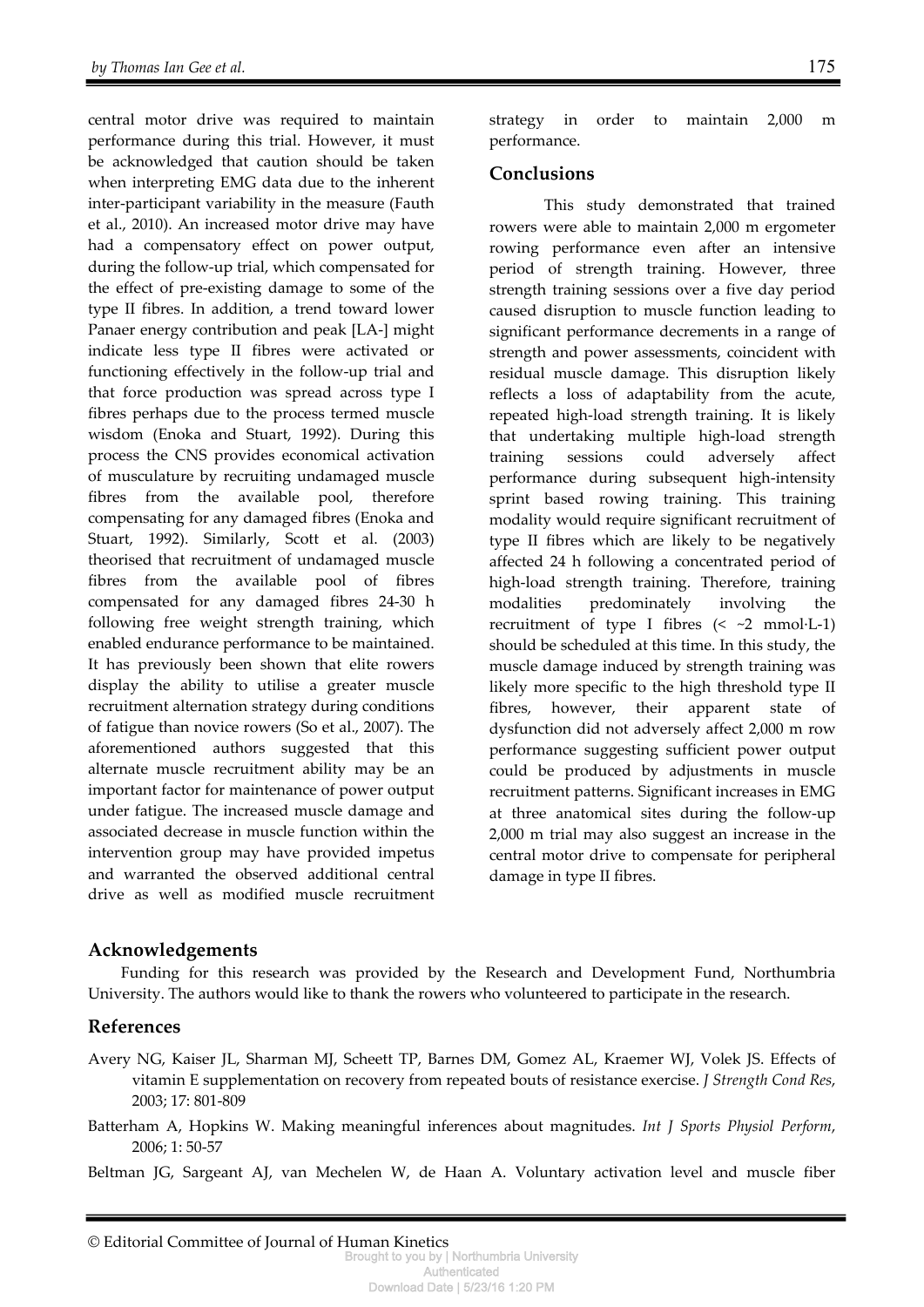recruitment of human quadriceps during lengthening contractions. *J Appl Physiol*, 2004; 97: 619-626

- Byrne C, Twist C, Eston R. Neuromuscular function after exercise-induced muscle damage: theoretical and applied implications. *Sports Med*, 2004; 34: 49-69
- Chiu L, Schilling B*.* A primer on weightlifting: from sport to sports training. *Strength Cond J,* 2005; 27: 42-48
- Cook CJ, Kilduff LP, Crewther BT, Beaven M, West DJ. Morning based strength training improves afternoon physical performance in rugby union players. *J Sci Med Sport*, 2014; 17: 317-21.
- de Koning JJ, Bobbert MF, Foster C. Determination of optimal pacing strategy in track cycling with an energy flow model. *J Sci Med Sport*, 1999; 2: 266-277
- Ebben WP, Kindler AG, Chirdon KA, Jenkins NC, Polichnowski AJ, Ng AV. The effect of high-load vs. highrepetition training on endurance performance. *J Strength Cond Res*, 2004; 18: 513-517
- Enoka RM, Stuart DG. Neurobiology of muscle fatigue. *J Appl Physiol*, 1992; 72: 1631-1648
- Fauth ML, Petushek EJ, Feldmann CR, Hsu BE, Garceau LR, Lutsch BN, Ebben WP. Reliability of surface electromyography during maximal voluntary isometric contractions, jump landings, and cutting. *J Strength Cond Res*, 2010; 24: 1131-1137
- Friden J, Lieber RL. Eccentric exercise-induced injuries to contractile and cytoskeletal muscle fibre components. *Acta Physiol Scand*, 2001; 171: 321-326
- Fry AC, Kraemer WJ, van Borselen F, Lynch JM, Marsit JL, Roy EP, Triplett NT, Knuttgen HG. Performance decrements with high-intensity resistance exercise overtraining. *Med Sci Sports Exerc*, 1994; 26: 1165- 1173
- Fry AC, Schilling BK, Weiss LW, Chiu LZ. beta2-Adrenergic receptor downregulation and performance decrements during high-intensity resistance exercise overtraining. *J Appl Physiol*, 2006; 101: 1664-1672
- Garcia-Pallares J, Izquierdo M*.* Strategies to optimize concurrent training of strength and aerobic fitness for rowing and canoeing. *Sports Med*, 2011; 41: 329-343
- Gee TI, French DN, Howatson G, Payton SJ, Berger NJ, Thompson KG. Does a bout of strength training affect 2,000 m rowing ergometer performance and rowing-specific maximal power 24 h later? *Eur J Appl Physiol*, 2011a; 111: 2653-2662
- Gee TI, Olsen PD, Berger NJ, Golby J, Thompson KG. Strength and conditioning practices in rowing. *J Strength Cond Res*, 2011b; 25: 668-682
- Gee TI, Olsen PD, Garland Fritzdorf SW, White DJ, Golby J, Thompson KG. Recovery of Rowing Sprint Performance after High Intensity Strength Training. *Int J Sports Sci Coach*, 2012; 7: 109-120
- Guellich A, Seiler S, Emrich E. Training methods and intensity distribution of young world-class rowers*. Int J Sports Physiol Perform*, 2009; 4: 448-460
- Hagerman FC, Connors MC, Gault JA, Hagerman GR, Polinski WJ. Energy expenditure during simulated rowing. *J Appl Physiol*, 1978; 45: 87-93
- Hermens HJ, Freriks B, Disselhorst-Klug C, Rau G. Development of recommendations for SEMG sensors and sensor placement procedures. *J Electromyogr Kinesiol*, 2000; 10: 361-374
- Hopkins WG. A spreadsheet for analysis of straightforward controlled trials, 2003. Available at: sportsci.org/jour/03/wghtrials.htm; accessed on 01.07.2015
- Ingham SA, Carter H, Whyte GP, Doust JH. Comparison of the oxygen uptake kinetics of club and olympic champion rowers. *Med Sci Sports Exerc*, 2007; 39: 865-871
- Ingham SA, Whyte GP, Jones K, Nevill AM. Determinants of 2,000 m rowing ergometer performance in elite rowers. *Eur J Appl Physiol*, 2002; 88: 243-246
- Izquierdo-Gabarren M, Gonzalez De Txabarri Exposito R, Garcia-pallares J, Sanchez-medina L, De Villarreal ES, Izquierdo M. Concurrent endurance and strength training not to failure optimizes performance gains. *Med Sci Sports Exerc*, 2010; 42: 1191-1199
- Izquierdo M, Ibañez J, González-Badillo JJ, Häkkinen K, Ratamess NA, Kraemer WJ, French DN, Eslava J,

Journal of Human Kinetics - volume 50/2016 http://www.johk.pl